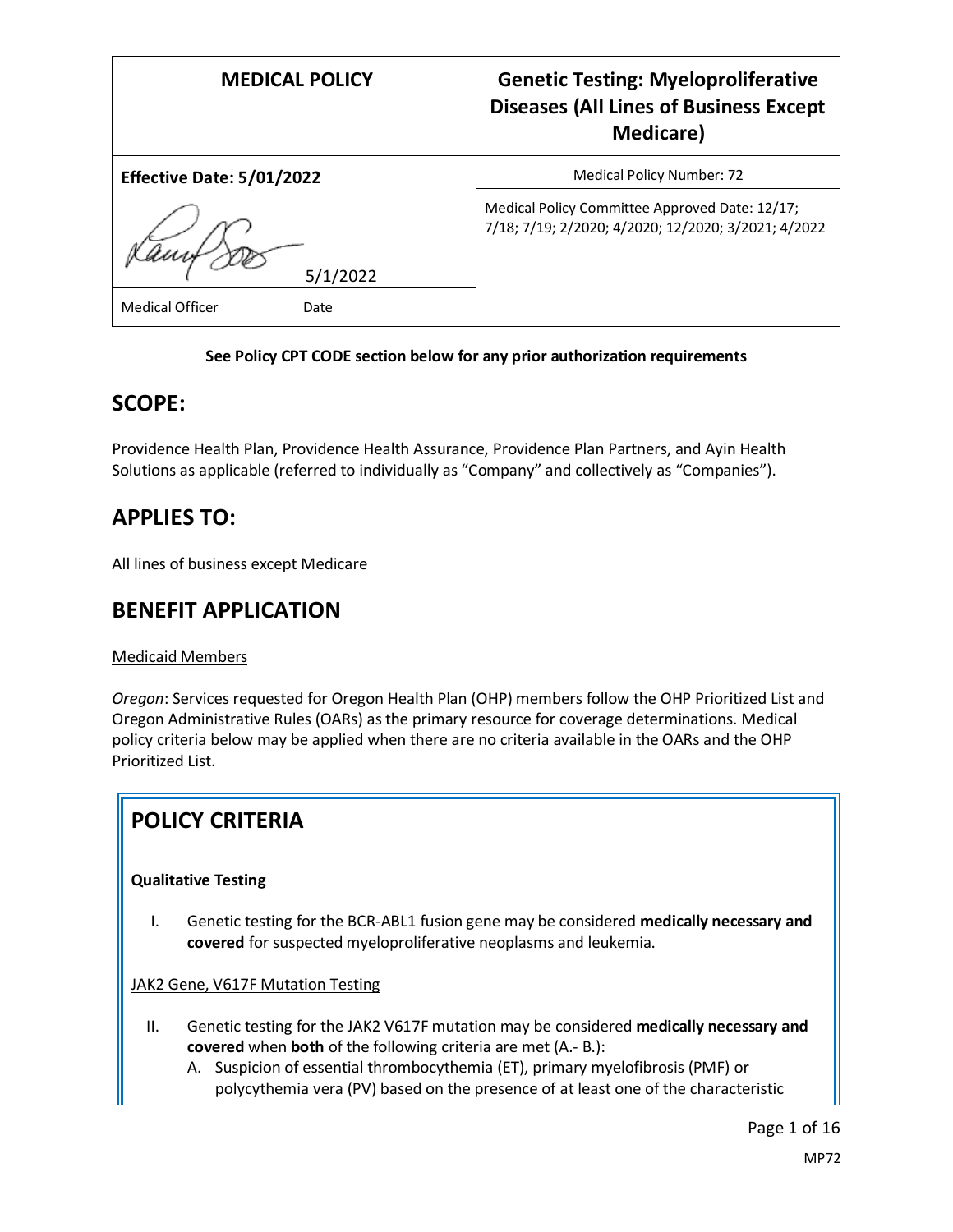clinical, pathological and/or histological findings outlined in the 2016 World Health Organization [WHO] classification criteria for MPNs. (See [Policy Guidelines\)](#page-2-0); **and**

B. Genetic test results will directly impact medical management of the individual being tested.

### JAK2 Gene, Exon 12 Testing

- III. Genetic testing for mutations in exon 12 of JAK2 may be considered **medically necessary and covered** when **all** of the following criteria are met (A.- C.):
	- A. Suspicion of polycythemia vera (PV) based on the presence of at least one of the characteristic clinical, pathological and/or histological findings (se[e Policy Guidelines](#page-2-0) below for WHO criteria for PV); **and**
	- B. JAK2 V617F testing is negative; **and**
	- C. Genetic test results will directly impact medical management of the individual being tested.

### CALR and/or MPL Gene Testing

- IV. Genetic testing for mutations in CALR **and/or** MPL may be considered **medically necessary and covered** when **all** of the following criteria are met (A.- C.):
	- A. Suspicion of essential thrombocythemia (ET) or primary myelofibrosis (PMF) based on the presence of at least one of the characteristic clinical, pathological and/or histological findings (see [Policy Guidelines](#page-2-0) below for WHO criteria for ET and PMF); **and**
	- B. JAK2 V617F testing is negative; **and**
	- C. Genetic test results will directly impact medical management of the individual being tested.

### Non-Covered Qualitative Testing

- V. Genetic testing of JAK2, CALR **and/or** MPL gene mutations is considered **investigational and is not covered** when the above criteria (I., II., or III.) are not met, including but not limited to (A.- C.):
	- A. Patients who do not have the characteristic clinical, pathological and/or histological findings indicative of ET, PV or PMF.
	- B. Patients confirmed BCR-ABL1 positive.
	- C. Patients wanting to undergo JAK2 exon 12, CALR and/or MPL testing without having first received a negative test result for JAK2 V617F.
- VI. Multi-gene panel testing is considered **investigational and is not covered** for the evaluation of BCR-ABL1 negative MPNs.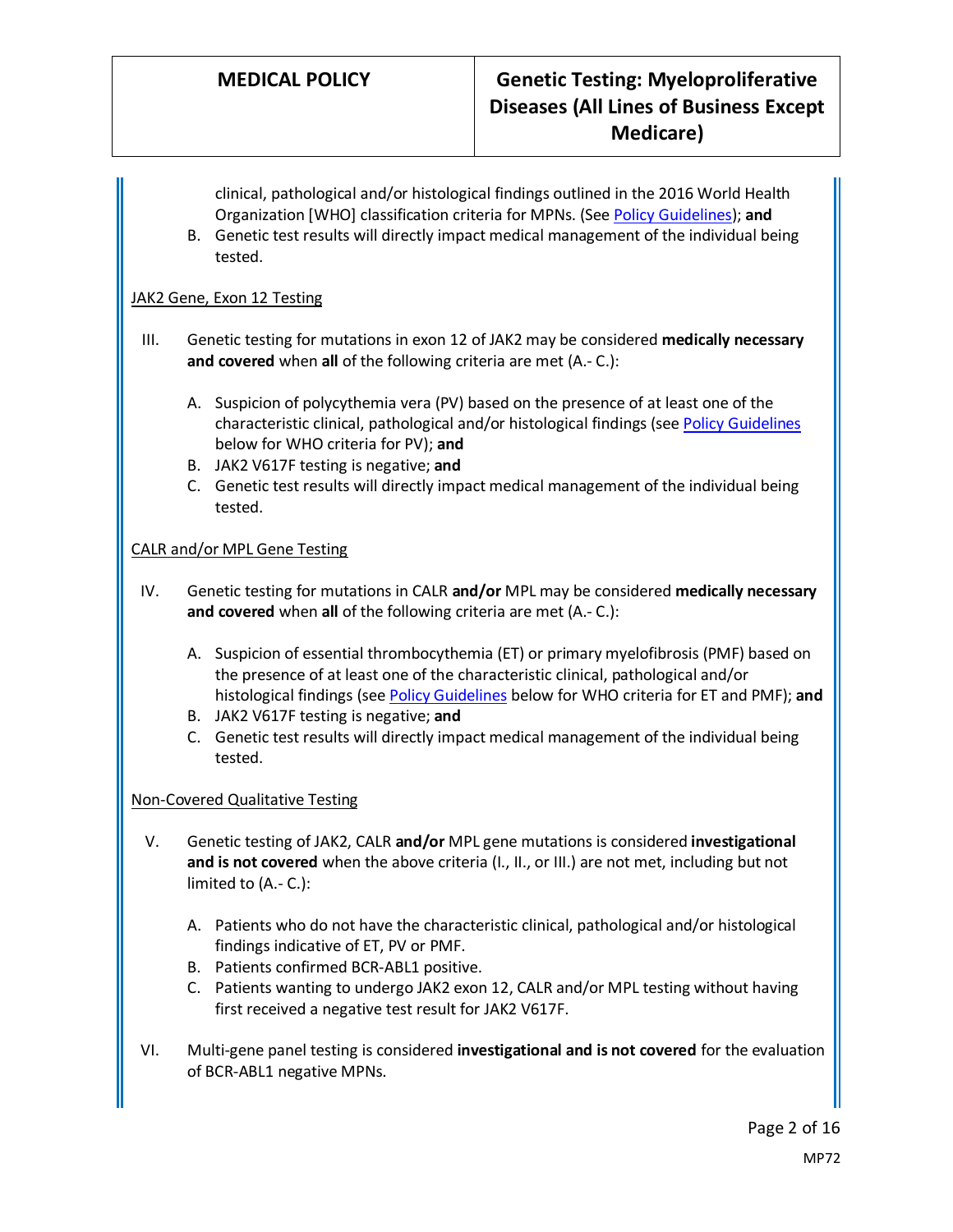### **Quantitative Testing**

VII. Quantitative genetic testing (e.g., to determine allele burden) for **any** mutation in the JAK2, CALR or MPL genes is considered **investigational and is not covered** for any indication.

Link t[o Policy Summary](#page-11-0)

## **POLICY GUIDELINES**

Genetic Testing for the BCR-ABL1 (t(9;22)) Fusion Gene (also known as the Philadelphia chromosome)

According to the National Comprehensive Cancer Network (NCCN) and the World Health Organization (WHO), BCR-ABL1 fusion gene testing is considered **standard of care** for the initial evaluation of patients suspected of having chronic myeloid leukemia and the other classic myeloproliferative neoplasms. $1-3$ 

<span id="page-2-0"></span>2016 World Health Organization [WHO] Classification Criteria for Myeloproliferative Neoplasms<sup>1</sup>

### **Essential Thrombocythemia (ET)**

The diagnosis of ET requires meeting all 4 major criteria or the first 3 major criteria and the minor criterion:

*Major Criteria*

- 1. Platelet count ≥450 × 109/L
- 2. Bone marrow (BM) biopsy showing proliferation mainly of the megakaryocyte lineage with increased numbers of enlarged, mature megakaryocytes with hyperlobulated nuclei. No significant increase or left shift in neutrophil granulopoiesis or erythropoiesis and very rarely minor (grade 1) increase in reticulin fibers
- 3. Not meeting WHO criteria for BCR-ABL1 + CML, PV, PMF, MDS, or other myeloid neoplasms
- 4. Presence of a JAK2, CALR, or MPL mutation

*Minor Criteria*

1. Presence of a clonal marker or absence of evidence for reactive thrombocytosis

### **Polycythemia Vera (PV)**

Diagnosis of PV requires meeting either all 3 major criteria, or the first 2 major criteria and the minor criterion:

*Major Criteria*

- 1. Hemoglobin >16.5 g/dL in men/ >16.0 g/dL in women, *OR* Hematocrit >49% in men/ >48% in women, *OR* Increased red cell mass (RCM)
- 2. BM biopsy showing hypercellularity for age with trilineage growth (panmyelosis) including prominent erythroid, granulocytic, and megakaryocytic proliferation with pleomorphic, mature megakaryocytes (differences in size)
- 3. Presence of JAK2V617F or JAK2 exon 12 mutation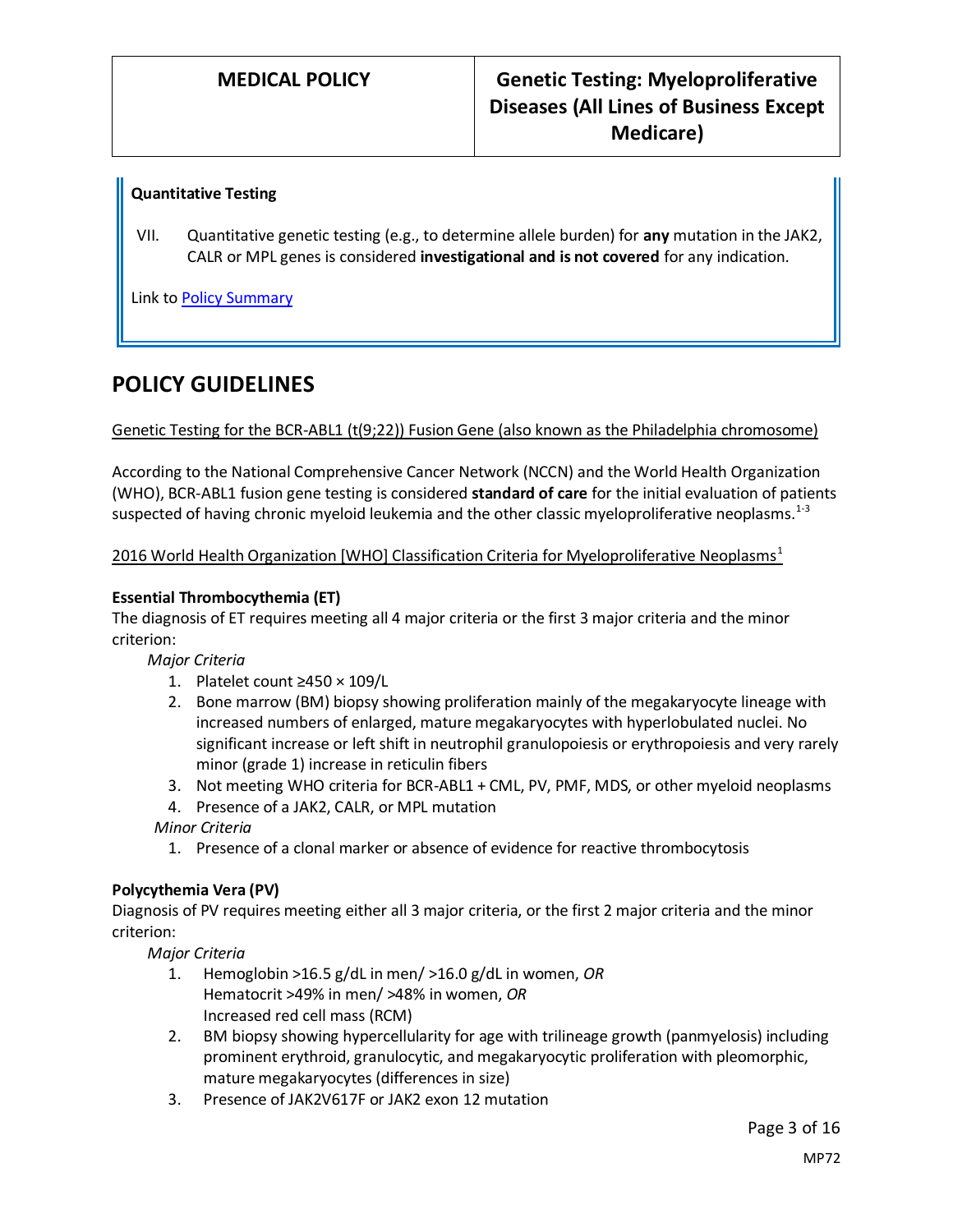### *Minor Criteria*

1. Subnormal serum erythropoietin level

### **Primary Myelofibrosis (PMF): prePMF**

Diagnosis of prePMF requires meeting all 3 major criteria, and at least 1 minor criterion:

*Major Criteria*

- 1. Megakaryocytic proliferation and atypia, without reticulin fibrosis >grade 1, accompanied by increased age-adjusted BM cellularity, granulocytic proliferation, and often decreased erythropoiesis
- 2. Not meeting WHO criteria for BCR-ABL1 CML, PV, ET, myelodysplastic syndromes, or other myeloid neoplasms
- 3. Presence of JAK2, CALR, or MPL mutation or in the absence of these mutations, presence of another clonal marker, or the absence of minor reactive BM reticulin fibrosis

*Minor Criteria*

Presence of at least one of the following, confirmed in 2 consecutive determinations:

- a) Anemia not attributed to a comorbid condition
- b) Leukocytosis  $\geq 11 \times 10^9$ /L
- c) Palpable splenomegaly
- d) LDH increased to above upper normal limit of institutional reference range

### **Primary Myelofibrosis (PMF): overt PMF**

Diagnosis of overt PMF requires meeting all 3 major criteria, and at least 1 minor criterion:

*Major Criteria*

- 1. Megakaryocytic proliferation and atypia, accompanied by either reticulin and/or collagen fibrosis grades 2 or 3
- 2. Not meeting WHO criteria for BCR-ABL1 CML, PV, ET, myelodysplastic syndromes, or other myeloid neoplasms
- 3. Presence of JAK2, CALR, or MPL mutation or in the absence of these mutations, presence of another clonal marker, or the absence of minor reactive BM reticulin fibrosis

### *Minor Criteria*

Presence of at least one of the following, confirmed in 2 consecutive determinations:

- a) Anemia not attributed to a comorbid condition
- b) Leukocytosis  $\geq 11 \times 10^9$ /L
- c) Palpable splenomegaly
- d) LDH increased to above upper normal limit of institutional reference range
- e) Leukoerythroblastosis

### **Definitions**

*Qualitative Testing:* Testing for the presence of absence of a mutation. The results of a qualitative test will simply indicate if a patient is mutation positive or negative.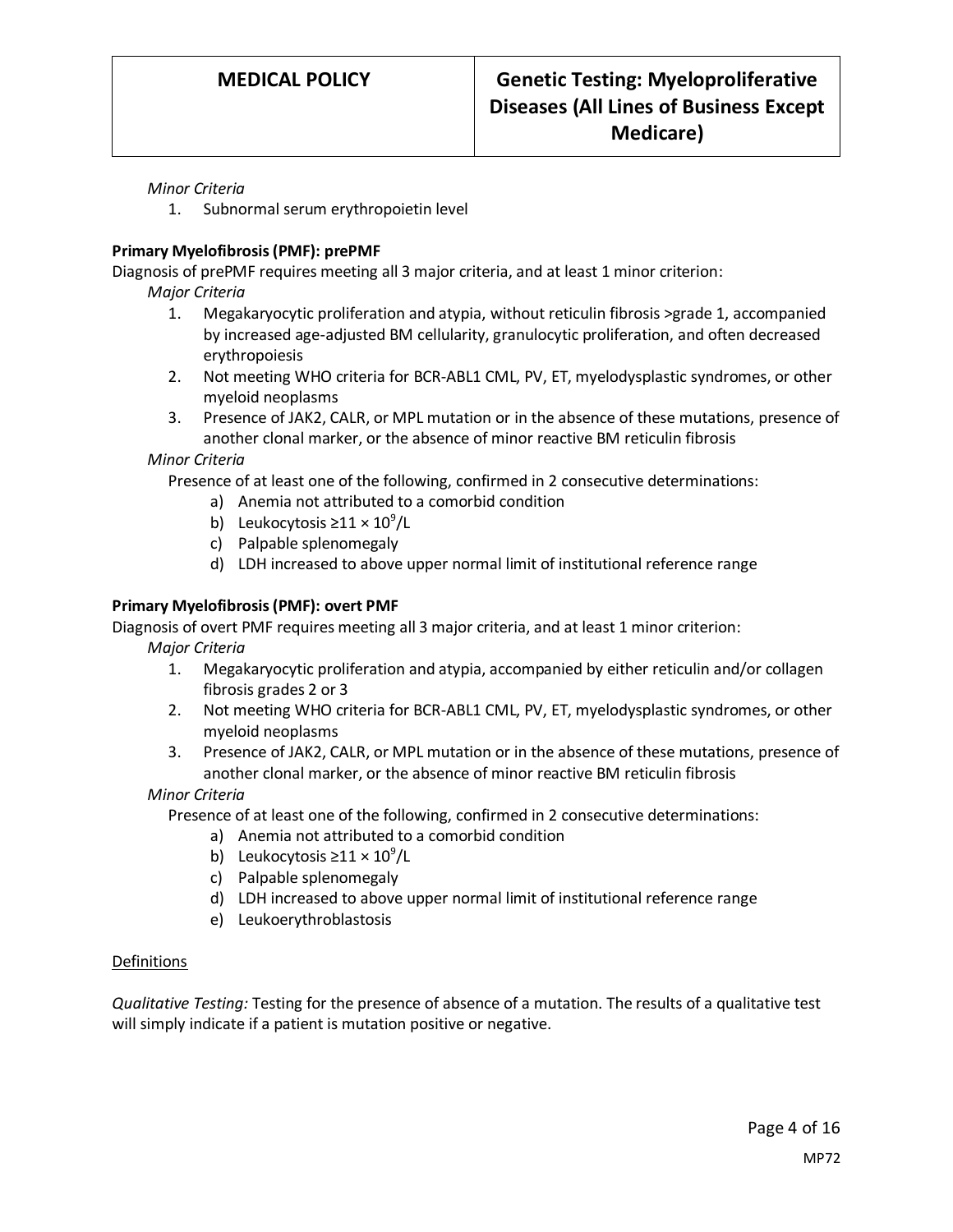*Quantitative Testing*: Testing that indicates the number of mutated alleles a patient carries. The results of these tests would either be reported as heterozygous versus homozygous or as a percentage of "allele burden" (e.g. the number of copies of the JAK2 V617F mutation a patient carries).

# **CPT CODES**

| <b>All Lines of Business Except Medicare</b> |                                                                                                                                                                                                                                                                                                                                                                                                  |  |
|----------------------------------------------|--------------------------------------------------------------------------------------------------------------------------------------------------------------------------------------------------------------------------------------------------------------------------------------------------------------------------------------------------------------------------------------------------|--|
| <b>Prior Authorization Required</b>          |                                                                                                                                                                                                                                                                                                                                                                                                  |  |
| 0017U                                        | Oncology (hematolymphoid neoplasia), JAK2 mutation, DNA, PCR amplification of exons<br>12-14 and sequence analysis, blood or bone marrow, report of JAK2 mutation not<br>detected or detected                                                                                                                                                                                                    |  |
| 0027U                                        | JAK2 (Janus kinase 2) (eg, myeloproliferative disorder) gene analysis, targeted sequence<br>analysis exons 12-15                                                                                                                                                                                                                                                                                 |  |
| 0171U                                        | Targeted genomic sequence analysis panel, acute myeloid leukemia, myelodysplastic<br>syndrome, and myeloproliferative neoplasms, DNA analysis, 23 genes, interrogation for<br>sequence variants, rearrangements and minimal residual disease, reported as<br>presence/absence                                                                                                                    |  |
| 81219                                        | CALR (calreticulin) (eg, myeloproliferative disorders), gene analysis, common variants in<br>exon 9                                                                                                                                                                                                                                                                                              |  |
| 81270                                        | JAK2 (Janus kinase 2) (eg, myeloproliferative disorder) gene analysis, p.Val617Phe<br>(V617F) variant                                                                                                                                                                                                                                                                                            |  |
| 81279                                        | JAK2 (Janus kinase 2) (eg, myeloproliferative disorder) targeted sequence analysis (eg,<br>exons 12 and 13)                                                                                                                                                                                                                                                                                      |  |
| 81338                                        | MPL (MPL proto-oncogene, thrombopoietin receptor) (eg, myeloproliferative disorder)<br>gene analysis; common variants (eg, W515A, W515K, W515L, W515R)                                                                                                                                                                                                                                           |  |
| 81339                                        | MPL (MPL proto-oncogene, thrombopoietin receptor) (eg, myeloproliferative disorder)<br>gene analysis; sequence analysis, exon 10                                                                                                                                                                                                                                                                 |  |
| 81402                                        | Molecular pathology procedure level 3 - which includes MPL (myeloproliferative<br>leukemia virus oncogene, thrombopoietin receptor, TPOR) (eg, myeloproliferative<br>disorder), common variants (eg, W515A, W515K, W515L, W515R)                                                                                                                                                                 |  |
| 81403                                        | Molecular pathology procedure, Level 4 - which includes JAK2 (Janus kinase 2) (eg,<br>myeloproliferative disorder), exon 12 sequence and exon 13 sequence, if performed,<br>and MPL (myeloproliferative leukemia virus oncogene, thrombopoietin receptor, TPOR)<br>(eg, myeloproliferative disorder), exon 10 sequence.                                                                          |  |
| 81450                                        | Targeted genomic sequence analysis panel, hematolymphoid neoplasm or disorder, DNA<br>analysis, and RNA analysis when performed, 5-50 genes (eg, BRAF, CEBPA, DNMT3A,<br>EZH2, FLT3, IDH1, IDH2, JAK2, KRAS, KIT, MLL, NRAS, NPM1, NOTCH1), interrogation for<br>sequence variants, and copy number variants or rearrangements, or isoform expression<br>or mRNA expression levels, if performed |  |
| 81455                                        | Targeted genomic sequence analysis panel, solid organ or hematolymphoid neoplasm,<br>DNA analysis, and RNA analysis when performed, 51 or greater genes (EG, ALK, BRAF,<br>CDKN2A, CEBPA, DNMT3A, EGFR, ERBB2, EZH2, FLT3, IDH1, IDH2, JAK2, KIT, KRAS, MLL,                                                                                                                                     |  |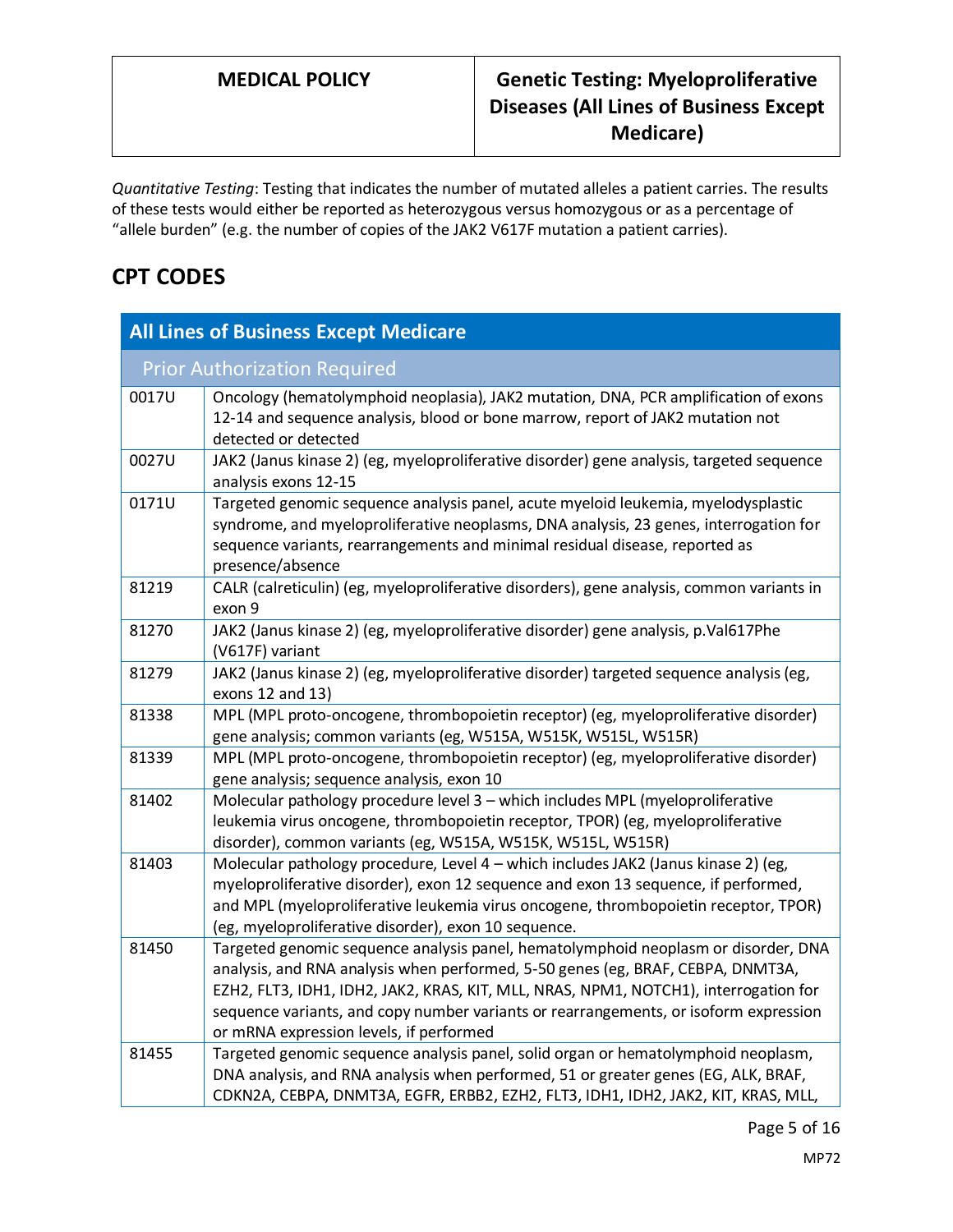|                                                                                               | NPM1, NRAS, MET, NOTCH1, PDGFRA, PDGFRB, PGR, PIK3CA, PTEN, RET), interrogation<br>for sequence variants and copy number variants or rearrangements, if performed                                                         |
|-----------------------------------------------------------------------------------------------|---------------------------------------------------------------------------------------------------------------------------------------------------------------------------------------------------------------------------|
| No Prior Authorization Required                                                               |                                                                                                                                                                                                                           |
| 0016U                                                                                         | Oncology (hematolymphoid neoplasia), RNA, BCR/ABL1 major and minor breakpoint<br>fusion transcripts, quantitative PCR amplification, blood or bone marrow, report of<br>fusion not detected or detected with quantitation |
| 0040U                                                                                         | BCR/ABL1 (t(9;22)) (eg, chronic myelogenous leukemia) translocation analysis, major<br>breakpoint, quantitative                                                                                                           |
| 81206                                                                                         | BCR/ABL1 (t(9;22)) (eg, chronic myelogenous leukemia) translocation analysis; major<br>breakpoint, qualitative or quantitative                                                                                            |
| 81207                                                                                         | BCR/ABL1 (t(9;22)) (eg, chronic myelogenous leukemia) translocation analysis; minor<br>breakpoint, qualitative or quantitative                                                                                            |
| 81208                                                                                         | BCR/ABL1 (t(9;22)) (eg, chronic myelogenous leukemia) translocation analysis; other<br>breakpoint, qualitative or quantitative                                                                                            |
| <b>Unlisted Codes</b>                                                                         |                                                                                                                                                                                                                           |
| All unlisted codes will be reviewed for medical necessity, correct coding, and pricing at the |                                                                                                                                                                                                                           |
| claim level. If an unlisted code is billed related to services addressed in this policy then  |                                                                                                                                                                                                                           |
| prior-authorization is required.                                                              |                                                                                                                                                                                                                           |
| 81479                                                                                         | Unlisted molecular pathology procedure                                                                                                                                                                                    |
|                                                                                               |                                                                                                                                                                                                                           |

# **DESCRIPTION**

### Classic Myeloproliferative Neoplasms (MPNs) and Genetic Testing for the BCR-ABL1 (t(9;22)) Fusion Gene

There are four classic MPNS: chronic myeloid leukemia (CML), polycythemia vera (PV), essential thrombocythemia (ET), and primary myelofibrosis (PMF). CML can be distinguished from the other three MPNs on a molecular level by the presence of an abnormal fusion of the BCR and ABL1 genes.

The BCR-ABL1 fusion gene is a hallmark genetic abnormality that occurs in the vast majority of chronic myeloid leukemia patients. This fusion gene results from a reciprocal translocation between chromosomes 9 and 22, t(9;22)(q34;q11), that gives rise to an abnormal chromosome 22 called the Philadelphia (Ph) chromosome. Testing for the BCR-ABL fusion gene can be done via peripheral blood sample and testing using either qualitative or quantitative genetic analysis. BCR-ABL1 fusion gene testing is considered standard of care for the initial evaluation of patients suspected of having a classic MPN.

### BCR-ABL1 Negative Myeloproliferative Neoplasms (BCR-ABL1- MPNs)

Essential thrombocythemia (ET), primary myelofibrosis (PMF) and polycythemia vera (PV) are a group of heterogeneous myeloid hematologic malignancies collectively known as BCR-ABL1 negative (or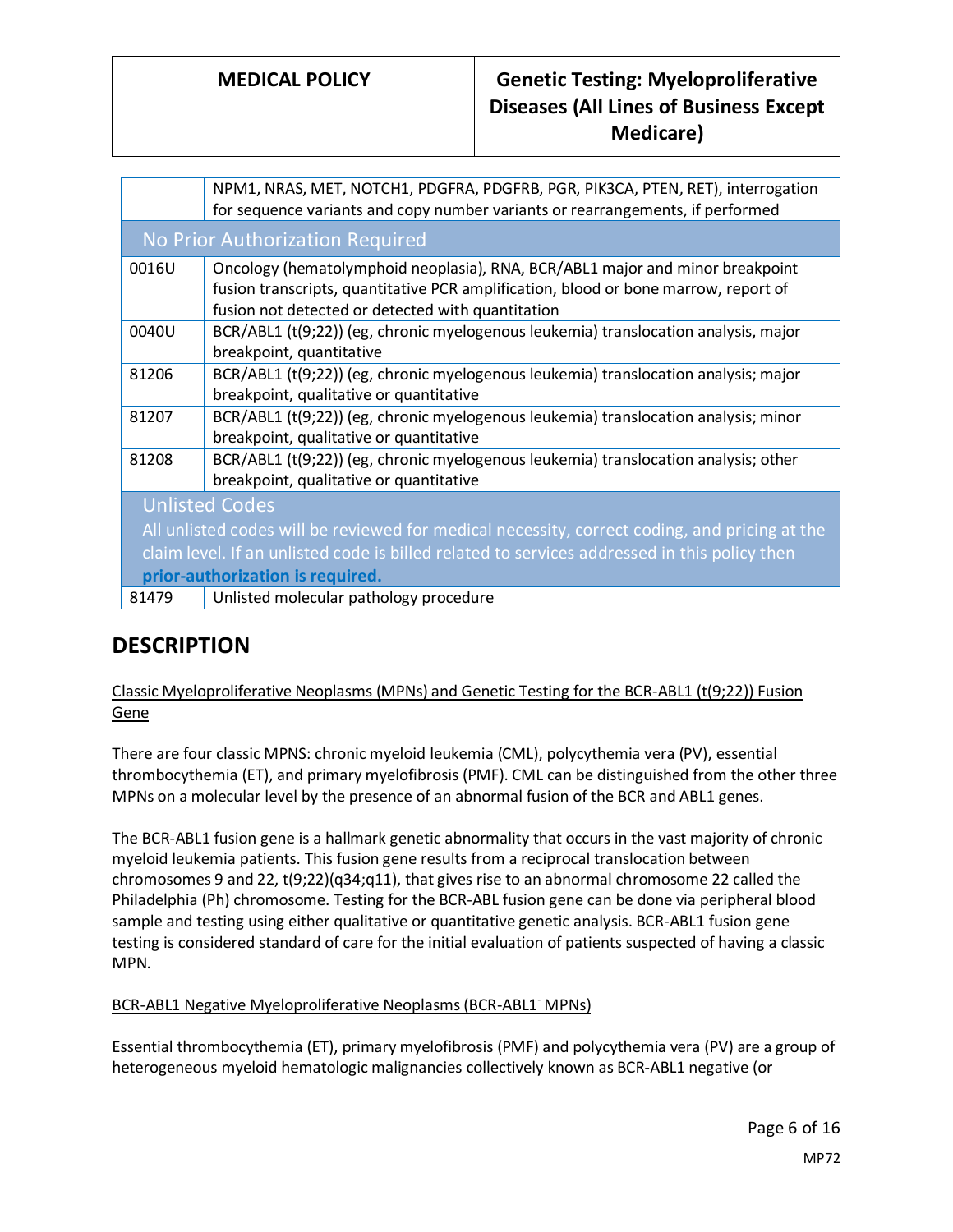Philadelphia chromosome-negative) classic myeloproliferative neoplasms (MPNs). The prevalence of PMF is  $1/3,000$ , while the prevalence of ET and PV are  $1/134,000$  and  $1/148,000$  respectively.<sup>2</sup>

Individuals diagnosed with MPNs have a high risk of the disease transforming into acute myeloid leukemia (AML). The risk of transformation into AML differs among the subgroups, as patients with PV have an approximately 10- 25% chance of transforming into AML, while those with ET or PMF have less than a 5% risk of transformation.<sup>4</sup> However, transformation to AML is the most frequent cause of death among PMF patients.<sup>5</sup>

### Genetic Abnormalities in BCR-ABL1- MPNs

The clinical presentation of patients with BCR-ABL1- MPNs is thought to differ somewhat depending upon the mutation present. Janus Kinase 2 (JAK2 gene) V617F mutations account for more than 90% of patients with PV, and 60% of patients with ET and PMF. A small number of mutations have been reported in exon 14 of JAK2, and rare insertions and deletions in exon 12 have also been confirmed in 2- 3% of PV patients.<sup>2</sup> Activating mutations in the MPL proto-oncogene, thrombopoietin receptor (MPL) have been reported in 5-8% of patients with PMF, and 1-4% of patients with ET.<sup>2</sup>

Mutations in exon 9 of the calreticulin (CALR) gene have been reported in 20-35% of all patients with ET and PMF, accounting for 60-80% of patients with JAK2/MPL-negative ET and PMF. The CALR-type 1 mutation is a 52-base pair deletion that is more frequent in patients with PMF and is associated with a higher myelofibrotic transformation in ET. The CALR-type 2 mutation is a 52-base pair insertion seen more often in ET and carries a lower risk of thrombosis and an indolent clinical course. CALR mutations are often associated with lower hemoglobin levels, higher platelet counts and lower incidence of thrombosis than the JAK2 V617F mutation. $2$ 

Approximately 10% of patients with PMF and ET lack mutations in JAK2, CALR, or MPL (referred to as triple-negative MPN). Triple-negative MPN is associated with a worse prognosis. Mutations in several other genes have been reported in patients with MPN, including CBL, LNK, TET2, EZH2, IDH1/2, ASXL1, DNM3TA, SF3B1, SRSF2, U2AF1 and TP53, but their prevalence is unknown.<sup>2</sup>

### Qualitative Testing

Quantitative testing has been proposed to correlate with disease severity as well as for use in monitoring changes in the number of cells with specific mutations over time, the latter of which may be useful in monitoring treatment effectiveness. The results of these tests would either be reported as heterozygous versus homozygous or as a percentage of "allele burden" (e.g. the number of copies of the JAK2 V617F mutation a patient carries)

## **REVIEW OF EVIDENCE**

A review of the ECRI, Hayes, Cochrane, and PubMed databases was conducted regarding the use of genetic testing of the JAK2, CALR and MPL genes for the diagnosis of BCR-ABL1 negative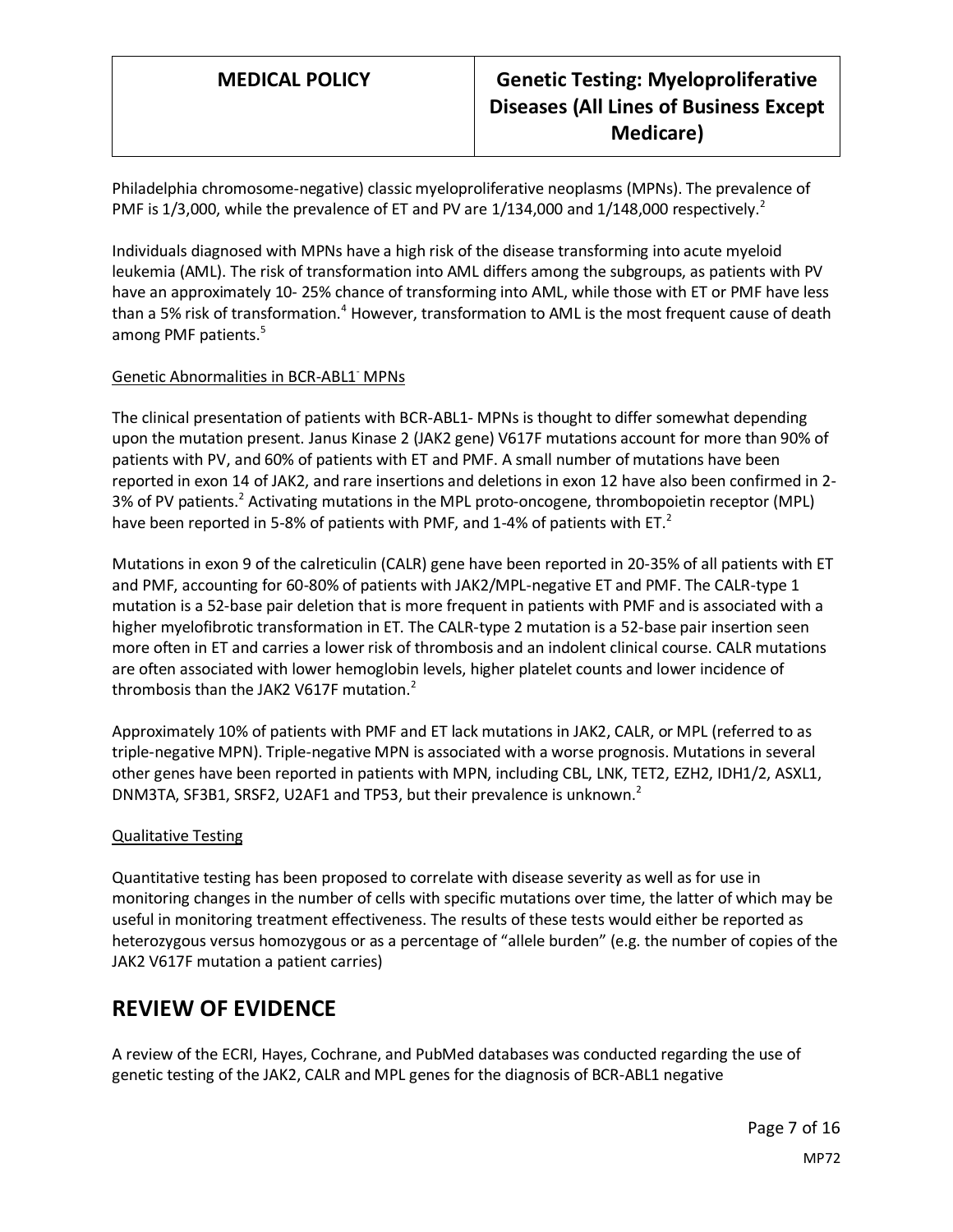myeloproliferative neoplasms. Below is a summary of the available evidence identified through February of 2022.

### Qualitative Testing of JAK2, CALR and MPL

Genetic testing for the presence of mutations in JAK2, CALR and MPL are required to meet both WHO diagnostic criteria and NCCN criteria for workup of suspected for PMF, ET and PV. Despite the lack of evidence published on the clinical utility of testing of these genes, both NCCN and the WHO recommend testing of the JAKL2, CALR and/or MPL genes as a standard step in the evaluation of these related conditions, as mutation status of these genes is known to have diagnostic utility as well as prognostic significance. The true benefit of testing is that it ends the diagnostic odyssey for patients suspected of a BCR-ABL1 negative MPN. The evidence review below will focus on key studies for each of the three main MPN-associated genes.

### *JAK2*

In 2005, two case series (n=116 and 679) reported the presence of acquired JAK2 mutations in patients with MPNs. The mutation was present in 65% to 97% of patients with PV, 23% to 57% with ET, and 35% to 56% with IMF. $6,7$ 

In 2007 Scott et al. published a small case series of JAK2 V617F-negative MPN patients and identified four gain-of-function mutations in JAK2 exon 12.<sup>8</sup> Patients with a JAK2 exon 12 mutation differed from those with the JAK2 V617F mutations, presenting at a younger age with higher hemoglobin levels and lower platelet and white cell counts. These findings were subsequently in additional case series that identified additional mutations JAK2 exon 12 mutations with similar functional consequences in patients with PV.<sup>9,10</sup> Based on these seminal studies, it was concluded that the identification of JAK2 exon 12 mutations provides a diagnostic test for JAK2V617F -negative patients who present with MPNs.

In 2009, Dahebreh et al. published the results of a systematic review that compared the frequency of clinically significant outcomes between JAK2 V617F positive and wild type patients with essential thrombocythemia (ET).<sup>11</sup> The review reported that JAK2 V617F positive mutation status in patients with ET was associated with a highly significant increase in the odds of thrombosis (OR=1.83; 95% CI, 1.32- 2.53, p<0.0001), and much higher odds of transformation to polycythemia vera (OR=7.67; 95% CI, 2.04- 28.87, p=0.0009) compared to ET patients without the JAK2 V617F mutation. In addition, patients with JAK2 V617F mutations had a higher white blood cell count compared to patients without the mutation, and this was associated with an increased odds ratio for thrombosis (p=0.02). *MPL*

In 2006 Pikman et al. reported on a small case series of JAK2 mutation-negative patients with suspected ET and PMF, identifying the W515L mutation in the MPL gene in exon 10. $^{12}$  Subsequent studies identified additional mutations in the MPL gene in a small but growing number of patients with ET and PMF. 10,12-14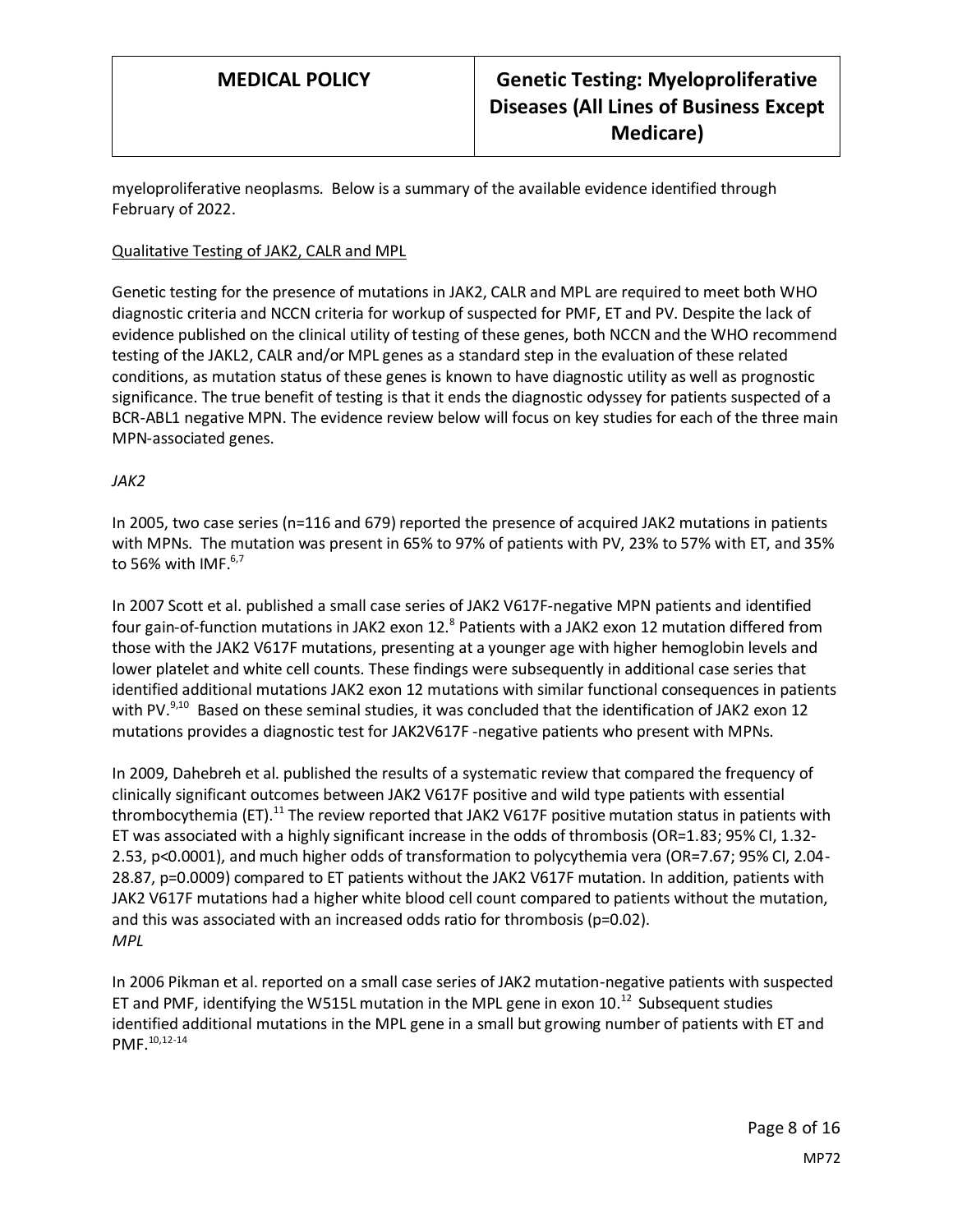# **MEDICAL POLICY Genetic Testing: Myeloproliferative Diseases (All Lines of Business Except Medicare)**

There have been several case series ( $n= 18$  - 60 MPL mutation positive patients) that have evaluated associations between MPL variants and clinical variables/risk factors. MPL-positive mutation status was significantly associated with lower hemoglobin levels (p≤0.004) in four case series.<sup>13,15-17</sup> However, association with platelet counts showed conflicting results, being associated with high platelet levels in two studies ( $p \le 0.004$ )<sup>13,17</sup> and low platelet levels ( $p = 0.0001$ ) in one study.<sup>15</sup>

### *CALR*

Large case series published in 2013 and 2014 have now determined the mutations in the CALR gene are common in JAK2-negative patients with PMF and ET.<sup>18-20</sup> One series reported that CALR mutations, found in 25% of patients with PMF, were associated with younger age (p<0.0001), higher platelet count ( $p$ <0.0001) and lower DIPSS-plus score ( $p$ =0.02).<sup>18</sup> In addition, CALR-mutated patients were also less likely to be anemic, require transfusions or display leukocytosis than patients with JAK2 or MPL mutations.

In 2013, Klampfl et al. published the results of a large retrospective series that resequencing 1107 samples from patients with MPNs, reporting that CALR mutations were absent in patients with PV.<sup>19</sup> In ET and PMF, CALR mutations and JAK2 and MPL mutations were mutually exclusive. Among patients with ET or PMF with nonmutated JAK2 or MPL, CALR mutations were detected in 67% of those with ET and 88% of those with PMF. Patients with mutated CALR were reported to have had a lower risk of thrombosis and longer overall survival than patients with mutated JAK2.

In 2017, Kobuki et al. published the results of a large case series that evaluated hematological and clinical features of essential thrombocythemia cases CALR-mutations, including 149 ET patients.<sup>21</sup> The JAK2 V617F mutation was detected in 78 (52%) patients, CALR mutations in 39 (26%), and MPL mutations in five (3%). The authors reported that patients with CALR-mutated ET exhibited lower hemoglobin levels and higher platelet counts, indicating that patients with CALR-mutated ET display a phenotype favoring megakaryopoiesis as opposed to the skewed erythropoiesis found in patients with JAK2-mutated ET. Lastly, patients with CALR-mutated ET had a significantly lower risk of thrombosis than patients with JAK2-mutated ET thrombotic events (7.7% versus 26%; p < 0.05).

### Quantitative Measurement of Allelic Burden

Recent efforts are underway to link the presence of JAK2, MPL and CALR mutations and the quantitative measurement of mutation allele burden with clinical features and biological behavior.

### *CALR*

In 2018, Oh et al. published the results of a small case series (n=24) to evaluate the clinical implications of CALR allele burden in patients with MPNs.<sup>22</sup> The study reported that an increased CALR mutation allele burden was associated with overt primary myelofibrosis. Patients with >70% mutation allele burdens in myeloid cells had a significantly longer time from diagnosis (P = 0.007), more bone marrow fibrosis ( $P = 0.010$ ), and lower hemoglobin ( $P = 0.007$ ).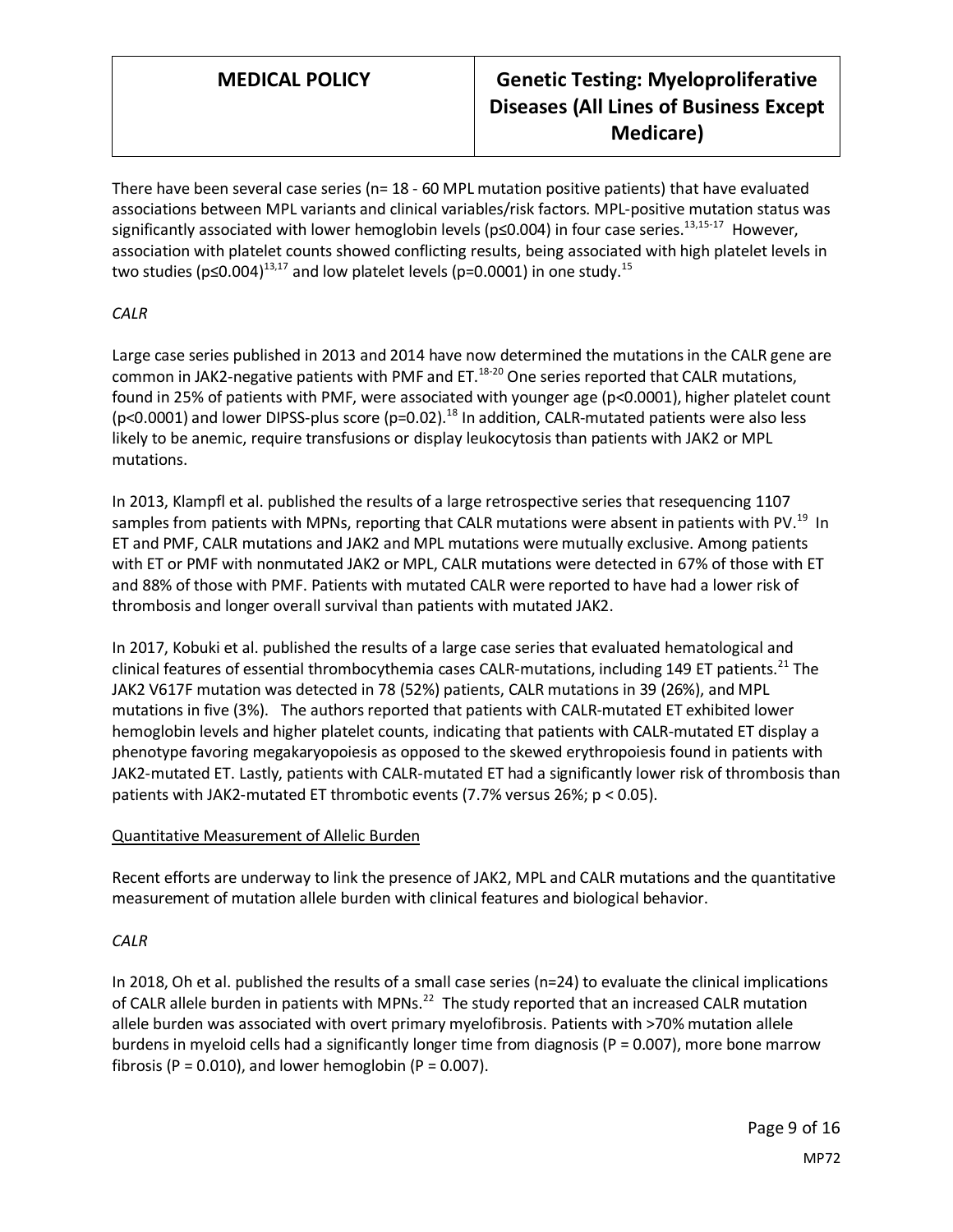### *JAK2*

In 2007, two large case series were published that assessed the clinical differences between PV patients that were homozygous versus heterozygous for the V617F allele in JAK2.<sup>23,24</sup> These studies reported associations of homozygous states with older age, higher hemoglobin level at diagnosis, leukocytosis, more frequent pruritus, increased incidence of fibrotic transformation, and larger spleen volumes.

Two case series published in 2008 and 2009 reported that patients with low JAK2 V617F allele burdens (1-25%) appeared to exhibit shortened survival, postulating that these patients represented a myelodepleted subset of affected patients.<sup>25,26</sup> Other case series reported that low allele burden was associated with increased platelet count.<sup>27</sup>

In 2009 Hussein et al. reported on a large case series which demonstrated that although there was significant overlap in JAK2 V617F allele burden among various MPNs, quantitative measurements suggested discriminatory differences between patients with ET and pre-PMF.<sup>28</sup> PMF with different stages of myelofibrosis all yielded similar V617F allele burden. At initial presentation 25% of pre-PMF cases exhibited an allele burden exceeding 50% (n=102). In ET, all patients had <40% V617F alleles burden (n=90; p<0.001). However, an increase in V617F alleles during follow-up could not be linked to fibrosis or blastic progression but was related to polycythemic transformation in ET.

Two of the largest case series published to date on quantitative testing of JAK2 V617F have reported conflicting results with regard to increased allele burden being associated with increased thrombosis. In 2009, Carobbio et al. reported on 390 ET and 329 PV patients that were positive for JAK2 V617F. This case series reported that the presence of JAK2 V617F was associated with increases in disease duration (p=0.02 and p<0.001 for ET and PV, respectively).<sup>29</sup> In addition, for the entire sample, allele burden >50% was associated with increased thrombosis (p=0.002), with thrombosis being higher in PV patients compared with ET patients.

However, in 2010, Passamonti et al. reported on 320 patients with PV who were positive for JAK2 V617F, reporting that high allele burden (≥50%) was associated with increases in disease duration (p<0.001), hemoglobin levels (p=0.001), WBC count (p=0.001), spleen size (p=0.001), and occurrence of myelofibrosis (p=0.03).<sup>27</sup> By contrast, the risk of developing AML as well as that of thrombosis was not significantly related to mutant allele burden.

Studies published in 2010 and 2013 that evaluated allele burden with respect to the spleen reported that decreased allele burden of JAK2 V617F correlated with reductions in spleen volume, but was not associated with a decrease risk of relapse after an allogeneic hematopoietic cell transplant.<sup>30,31</sup>

More recently, in 2018, Kuo et al. published the results of a large case series (n=203) that evaluated the clinical and prognostic significance of JAK2 V617F and CALR allele burden in Taiwanese patients with primary myelofibrosis (PMF).<sup>32</sup> The authors reported that pre-PMF patients had a lower JAK2 V617F allele burden than patients with PMF, which is in directly conflict to the results published earlier by Hussein et al..<sup>28</sup> In addition, a lower JAK2 V617F allele burden was associated with shorter OS and decreased leukemia-free survival (LFS). Lastly, the allele burden of CALR mutations remained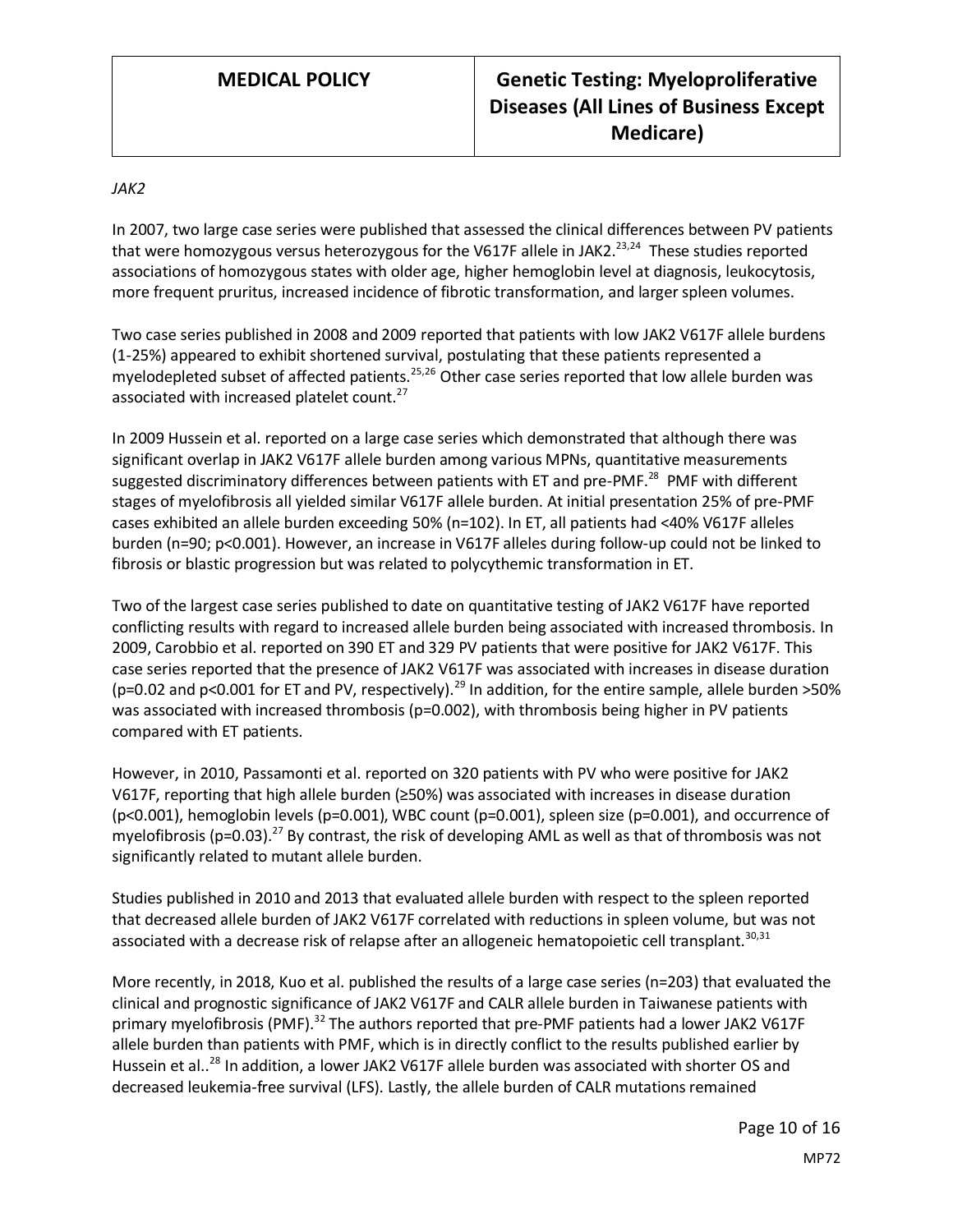unchanged, while some JAK2 V617F mutations showed clonal expansion in patients during secondary acute myeloid leukemia transformation. The authors concluded that a higher JAK2 V617F allele burden was an independent predictor of better outcomes in PMF.

Also in 2018, Misawa et al. reported on allele burden of JAK2 V617F in a Japanese case series including 166 patients with PV, 212 patients with ET, 23 patients with pre-PMF, 65 patients with overt PMF, and 27 patients as secondary myelofibrosis.<sup>33</sup> Median JAK2V617F allele burdens calculated within JAK2V617F mutation-positive patients were 77.6% in PV, 30.7% in ET, 38.0% in pre-PMF, and 48.2% in overt PMF. Therefore, compared with ET patients, pre-PMF patients showed higher JAK2V617F allele burden. In addition, overt PMF patients tended to show similar JAK2V617F allele burdens compared to pre-PMF patients (p = 0.372). Both of these findings are similar to those reported by Hussein et al. in an earlier study.<sup>28</sup>

*MPL*

In 2013, Rumi et al. published the results of a case series of 62 MPL positive patients (n= 40 ET, 14 PMF, and 8 post-ET myelofibrosis) that assessed MPL allele burden.<sup>15</sup> Allele burden ranged from 0.8%-94.7%. Allele burden in patients with ET was statistically significantly lower compared with PMF or post-ET myelofibrosis patients (p≤0.02). Higher median allele burden was observed in patients with the MPL p.Trp515Lys mutation (56.2%) compared to those with the MPL p.Trp515Leu mutation (32.9%). Overall, MPL allele burden was significantly associated with increased disease duration (p<0.013) and a significant association was found between MPL-mutant allele burden > 50% and marrow fibrosis.

Overall, studies reporting on qualitative allele burden have mainly evaluated the JAK2 V617F mutation, and have been heterogeneous in terms the disease definitions used, testing methods, sample type (bone marrow versus circulating blood cells), study design and patient ethnicity. As a result, the reports have been conflicting and inconclusive. Therefore the analytic and clinical validity, as well as the clinical utility of these quantitative assays has not been proven for any JAK2/MPL or CALR variant.

# **CLINICAL PRACTICE GUIDELINES**

### National Comprehensive Cancer Network (NCCN)

In 2022, NCCN updated their clinical practice guidelines for Myeloproliferative Neoplasms (Version 1.2022) in **adults**. The guidelines state that their diagnostic criteria for MPNs are based on the 2017 WHO criteria (described below), requiring a combination of clinical, laboratory, cytogenetics and molecular tests.

The current NCCN guidelines recommended that workup based on the suspicion of myeloproliferative neoplasms (MPN) included molecular testing, with two options for the initial work-up of all patients (1. or 2.): $^{2}$ 

- 1. Patients with suspicion of:
	- a. Essential thrombocythemia (ET) and primary myelofibrosis (PMF):
		- Test for JAK2 V617F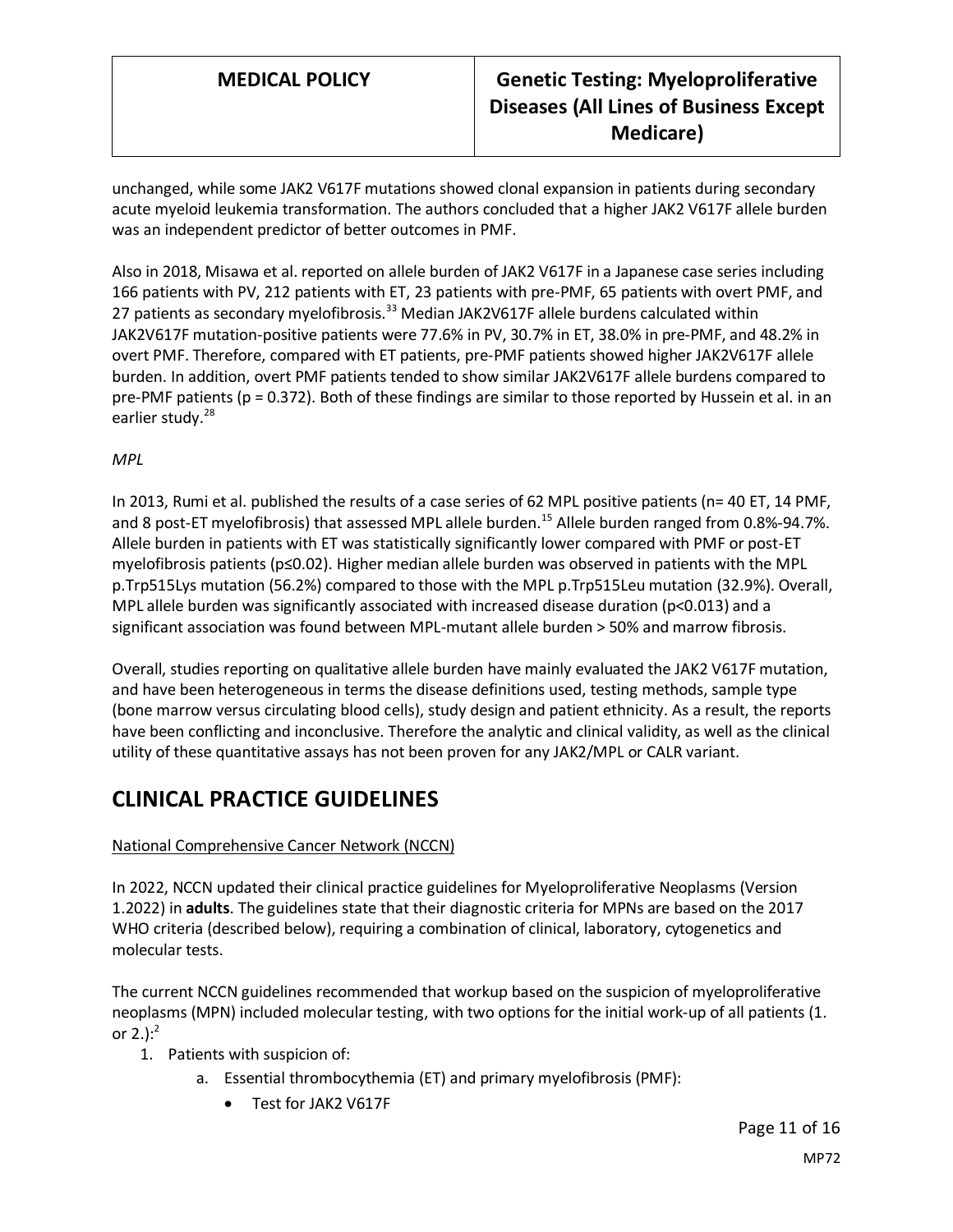- If negative for JAK2 V617F, then test for CALR and MPN
- b. Polycythemia vera (PV):
	- Test for JAK2 V617F
	- If negative for JAK2 V617F, then test for mutations in JAK2 exon 12; **OR**
- 2. Patients with suspicion of any MPN: use multigene NGS panel that includes JAK2, CALR, and MPL.

However, NCCN states that "next generation sequencing (NGS) remains a research tool in many situations" and that multi-gene NGS panels "may be useful to establish clonality in select circumstances (e.g., "Triple Negative" non-mutated JAK2, MPL, and CALR)."

### World Health Organization (WHO)

In 2017, the WHO updated their diagnostic criteria for MPNs. This update was not based on a systematic review of the evidence, but on repeat validation studies. Currently, the WHO diagnostic criteria requires the following genetic tests as one of several major criteria that must be fulfilled: $34$ 

- 1. Patients with suspicion of primary myelofibrosis (PMF):
	- Presence of JAK2, CALR, or MPL mutation
	- If negative for JAK2, CALR or MPN mutations, "searching for the most frequent accompanying mutations (eg, *ASXL1*, *EZH2*, *TET2*, *IDH1/IDH2*, *SRSF2*, *SF3B1*) *are of help*"
- 2. Patients with suspicion of essential thrombocythemia (ET):
	- Presence of JAK2, CALR, or MPL mutation
- 3. Patients with suspicion of polycythemia vera (PV)
	- Presence of JAK2V617F or JAK2 exon 12 mutation

The additional genes mentioned in the WHO criteria as being "of help" in evaluating MPN in triplenegative patients, are not backed by any references or additional information in the 2017 update. However, in the 2016 update, this optional criteria is backed by two references in the WHO publication.<sup>1</sup> The additional genes to assess in triple-negative cases are frequently found in heterogeneous patients that have features that overlap between MPN and myelodysplastic syndrome. The genes most commonly mutated in chronic myelomonocytic leukemia (CMML) (SRSF2, TET2, and/or ASXL1) are those suggested for additional work-up in triple-negative MPN patients.

The references that back this suggestion report the results of studies done in research settings and used non-standard, cost-prohibitive deep-sequencing as the method of mutation detection.

# <span id="page-11-0"></span>**POLICY SUMMARY**

Despite insufficient evidence of clinical utility, genetic testing for the presence of mutations in JAK2, CALR and/or MPL are required to meet both the National Comprehensive Cancer Network (NCCN) and the World Health Organization (WHO) criteria as part of the diagnostic workup of patients for classic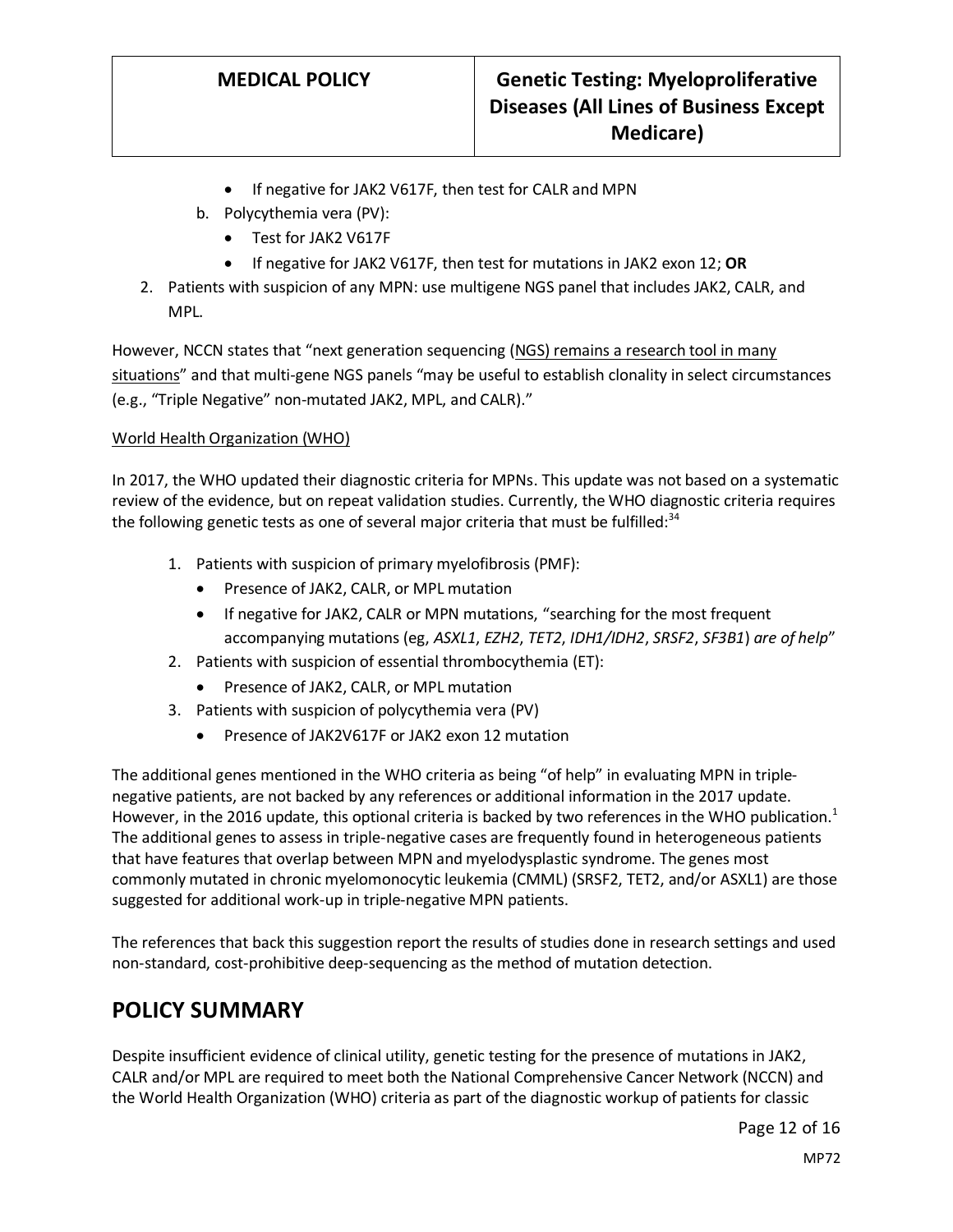BCR-ABL1 negative MPNs, including essential thrombocythemia, primary myelofibrosis and polycythemia vera. One of the benefits of testing lies in the prognostic significance of mutation status in one or more of the three genes associated with BCR-ABL1 MPNs, as it has been established that that mutations in JAK2 and MPL confer decreased overall survival and higher risk of thrombosis than patients carrying a CALR mutation. In addition, the presence of a CALR mutation correlates with decreased leukemic transformation compared to the presence of mutations in MPL or JAK2. However, the true benefit of testing is that it ends the diagnostic odyssey for patients suspected of a BCR-ABL1 negative MPN. Therefore, JAK2, MPL, and/or CALR genetic testing may be considered medically necessary as part of the diagnostic workup when criteria are met.

There is insufficient evidence to show that JAK2, MPL, and/or CALR quantitative testing can predict disease prognosis or leads to changes that improve overall health outcomes in patients with classic MPNs. In addition, NCCN currently recommends against the use of quantitative testing of the JAK2V617F allele because its ability to determine treatment efficacy is not well-established at this time. NCCN does not address quantitative testing of any other JAK2 variants or any variants in CALR or MPL at this time. Therefore, quantitative testing of JAK2, MPL, and/or CALR genes and allele is considered investigational for any indication, including prognosis or management.

# **INSTRUCTIONS FOR USE**

Company Medical Policies serve as guidance for the administration of plan benefits. Medical policies do not constitute medical advice nor a guarantee of coverage. Company Medical Policies are reviewed annually and are based upon published, peer-reviewed scientific evidence and evidence-based clinical practice guidelines that are available as of the last policy update. The Companies reserve the right to determine the application of Medical Policies and make revisions to Medical Policies at any time. Providers will be given at least 60-days' notice of policy changes that are restrictive in nature.

The scope and availability of all plan benefits are determined in accordance with the applicable coverage agreement. Any conflict or variance between the terms of the coverage agreement and Company Medical Policy will be resolved in favor of the coverage agreement.

# **REGULATORY STATUS**

### Mental Health Parity Statement

Coverage decisions are made on the basis of individualized determinations of medical necessity and the experimental or investigational character of the treatment in the individual case. In cases where medical necessity is not established by policy for specific treatment modalities, evidence not previously considered regarding the efficacy of the modality that is presented shall be given consideration to determine if the policy represents current standards of care.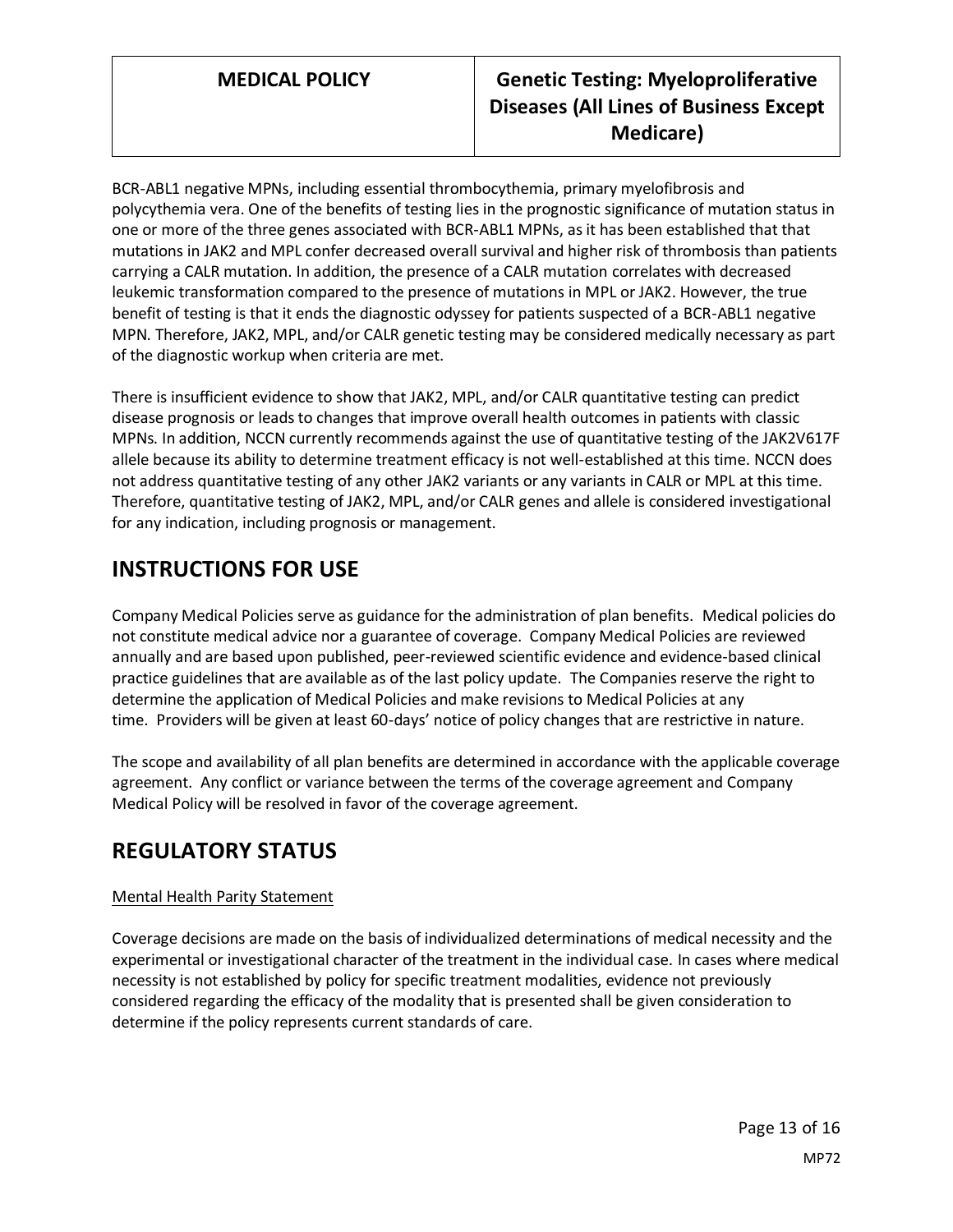## **REFERENCES**

- 1. Arber DA, Orazi A, Hasserjian R, et al. The 2016 revision to the World Health Organization classification of myeloid neoplasms and acute leukemia. *Blood.* 2016;127(20):2391-2405. <http://www.ncbi.nlm.nih.gov/pubmed/27069254>
- 2. National Comprehensive Cancer Network. Myeloproliferative Neoplasms. Version 1.2022. Published February 28, 2022[. https://www.nccn.org/professionals/physician\\_gls/pdf/mpn.pdf.](https://www.nccn.org/professionals/physician_gls/pdf/mpn.pdf) Accessed 2/28/2022.
- 3. National Comprehensive Cancer Network (NCCN) Guidelines. Chronic Myeloid Leukemia. Version 3.2022. Updated Januray 27, 2022. [https://www.nccn.org/professionals/physician\\_gls/pdf/cml.pdf.](https://www.nccn.org/professionals/physician_gls/pdf/cml.pdf) Accessed 2/28/2022.
- 4. Najean Y, Rain JD. The very long-term evolution of polycythemia vera: an analysis of 318 patients initially treated by phlebotomy or 32P between 1969 and 1981. *Semin Hematol.*  1997;34(1):6-16.<https://www.ncbi.nlm.nih.gov/pubmed/9025157>
- 5. Cervantes F, Dupriez B, Pereira A, et al. New prognostic scoring system for primary myelofibrosis based on a study of the International Working Group for Myelofibrosis Research and Treatment. *Blood.* 2009;113(13):2895-2901[. https://www.ncbi.nlm.nih.gov/pubmed/18988864](https://www.ncbi.nlm.nih.gov/pubmed/18988864)
- 6. Baxter EJ, Scott LM, Campbell PJ, et al. Acquired mutation of the tyrosine kinase JAK2 in human myeloproliferative disorders. *Lancet.* 2005;365(9464):1054-1061. <http://www.ncbi.nlm.nih.gov/pubmed/15781101>
- 7. Jones AV, Kreil S, Zoi K, et al. Widespread occurrence of the JAK2 V617F mutation in chronic myeloproliferative disorders. *Blood.* 2005;106(6):2162-2168. <https://www.ncbi.nlm.nih.gov/pubmed/15920007>
- 8. Scott LM, Tong W, Levine RL, et al. JAK2 exon 12 mutations in polycythemia vera and idiopathic erythrocytosis. *N Engl J Med.* 2007;356(5):459-468. <https://www.ncbi.nlm.nih.gov/pubmed/17267906>
- 9. Pardanani A, Lasho TL, Finke C, Hanson CA, Tefferi A. Prevalence and clinicopathologic correlates of JAK2 exon 12 mutations in JAK2V617F-negative polycythemia vera. *Leukemia.*  2007;21(9):1960-1963.<https://www.ncbi.nlm.nih.gov/pubmed/17597810>
- 10. Siemiatkowska A, Bieniaszewska M, Hellmann A, Limon J. JAK2 and MPL gene mutations in V617F-negative myeloproliferative neoplasms. *Leuk Res.* 2010;34(3):387-389. <https://www.ncbi.nlm.nih.gov/pubmed/19643476>
- 11. Dahabreh IJ, Zoi K, Giannouli S, Zoi C, Loukopoulos D, Voulgarelis M. Is JAK2 V617F mutation more than a diagnostic index? A meta-analysis of clinical outcomes in essential thrombocythemia. *Leuk Res.* 2009;33(1):67-73. <http://www.ncbi.nlm.nih.gov/pubmed/18632151>
- 12. Pikman Y, Lee BH, Mercher T, et al. MPLW515L is a novel somatic activating mutation in myelofibrosis with myeloid metaplasia. *PLoS Med.* 2006;3(7):e270. <https://www.ncbi.nlm.nih.gov/pubmed/16834459>
- 13. Beer PA, Campbell PJ, Scott LM, et al. MPL mutations in myeloproliferative disorders: analysis of the PT-1 cohort. *Blood.* 2008;112(1):141-149[. http://www.ncbi.nlm.nih.gov/pubmed/18451306](http://www.ncbi.nlm.nih.gov/pubmed/18451306)
- 14. Pancrazzi A, Guglielmelli P, Ponziani V, et al. A sensitive detection method for MPLW515L or MPLW515K mutation in chronic myeloproliferative disorders with locked nucleic acid-modified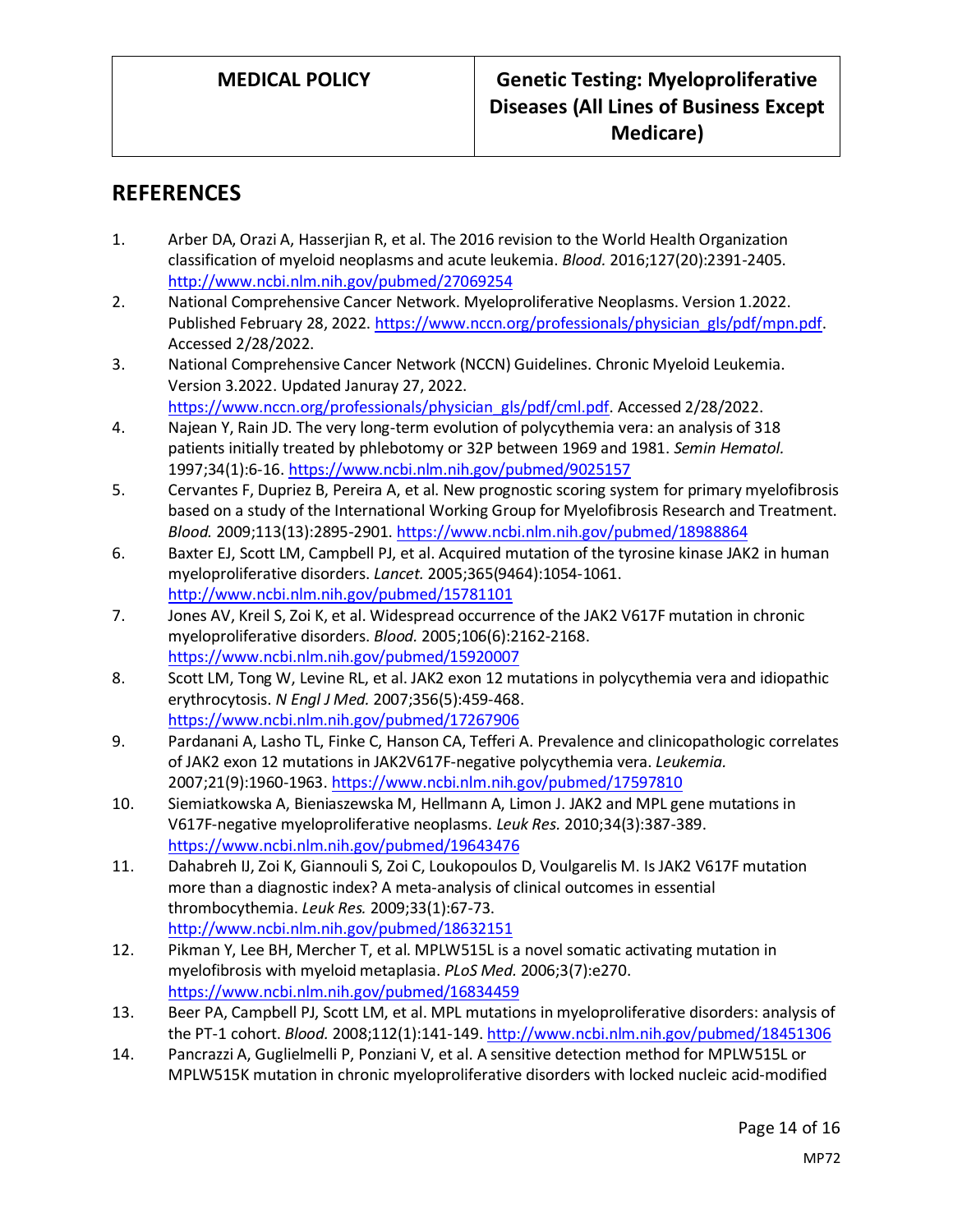probes and real-time polymerase chain reaction. *J Mol Diagn.* 2008;10(5):435-441. <https://www.ncbi.nlm.nih.gov/pubmed/18669880>

- 15. Rumi E, Pietra D, Guglielmelli P, et al. Acquired copy-neutral loss of heterozygosity of chromosome 1p as a molecular event associated with marrow fibrosis in MPL-mutated myeloproliferative neoplasms. *Blood.* 2013;121(21):4388-4395.
- 16. Guglielmelli P, Pancrazzi A, Bergamaschi G, et al. Anaemia characterises patients with myelofibrosis harbouring Mpl mutation. *British journal of haematology.* 2007;137(3):244-247.
- 17. Vannucchi AM, Antonioli E, Guglielmelli P, et al. Characteristics and clinical correlates of MPL 515W>L/K mutation in essential thrombocythemia. *Blood.* 2008;112(3):844-847.
- 18. Tefferi A, Lasho TL, Finke CM, et al. CALR vs JAK2 vs MPL-mutated or triple-negative myelofibrosis: clinical, cytogenetic and molecular comparisons. *Leukemia.* 2014;28(7):1472- 1477[. https://www.ncbi.nlm.nih.gov/pubmed/24402162](https://www.ncbi.nlm.nih.gov/pubmed/24402162)
- 19. Klampfl T, Gisslinger H, Harutyunyan AS, et al. Somatic mutations of calreticulin in myeloproliferative neoplasms. *N Engl J Med.* 2013;369(25):2379-2390. <https://www.ncbi.nlm.nih.gov/pubmed/24325356>
- 20. Rumi E, Pietra D, Pascutto C, et al. Clinical effect of driver mutations of JAK2, CALR, or MPL in primary myelofibrosis. *Blood.* 2014;124(7):1062-1069. <https://www.ncbi.nlm.nih.gov/pubmed/24986690>
- 21. Kubuki Y, Shide K, Kameda T, et al. Differences in Hematological and Clinical Features Between Essential Thrombocythemia Cases With JAK2- or CALR-Mutations. *Annals of laboratory medicine.*  2017;37(2):159-161.
- 22. Oh Y, Song IC, Kim J, Kwon GC, Koo SH, Kim SY. Pyrosequencing-based quantitative measurement of CALR mutation allele burdens and their clinical implications in patients with myeloproliferative neoplasms. *Clin Chim Acta.* 2018;483:183-191. <http://www.ncbi.nlm.nih.gov/pubmed/29727699>
- 23. Tefferi A, Strand JJ, Lasho TL, et al. Bone marrow JAK2V617F allele burden and clinical correlates in polycythemia vera. *Leukemia.* 2007;21(9):2074-2075. <https://www.ncbi.nlm.nih.gov/pubmed/17476276>
- 24. Vannucchi AM, Antonioli E, Guglielmelli P, et al. Prospective identification of high-risk polycythemia vera patients based on JAK2(V617F) allele burden. *Leukemia.* 2007;21(9):1952- 1959[. https://www.ncbi.nlm.nih.gov/pubmed/17625606](https://www.ncbi.nlm.nih.gov/pubmed/17625606)
- 25. Tefferi A, Lasho TL, Huang J, et al. Low JAK2V617F allele burden in primary myelofibrosis, compared to either a higher allele burden or unmutated status, is associated with inferior overall and leukemia-free survival. *Leukemia.* 2008;22(4):756-761. <https://www.ncbi.nlm.nih.gov/pubmed/18216871>
- 26. Guglielmelli P, Barosi G, Specchia G, et al. Identification of patients with poorer survival in primary myelofibrosis based on the burden of JAK2V617F mutated allele. *Blood.*  2009;114(8):1477-1483[. https://www.ncbi.nlm.nih.gov/pubmed/19549988](https://www.ncbi.nlm.nih.gov/pubmed/19549988)
- 27. Passamonti F, Rumi E, Pietra D, et al. A prospective study of 338 patients with polycythemia vera: the impact of JAK2 (V617F) allele burden and leukocytosis on fibrotic or leukemic disease transformation and vascular complications. *Leukemia.* 2010;24(9):1574-1579.
- 28. Hussein K, Bock O, Theophile K, et al. JAK2(V617F) allele burden discriminates essential thrombocythemia from a subset of prefibrotic-stage primary myelofibrosis. *Exp Hematol.*  2009;37(10):1186-1193 e1187[. https://www.ncbi.nlm.nih.gov/pubmed/19616600](https://www.ncbi.nlm.nih.gov/pubmed/19616600)